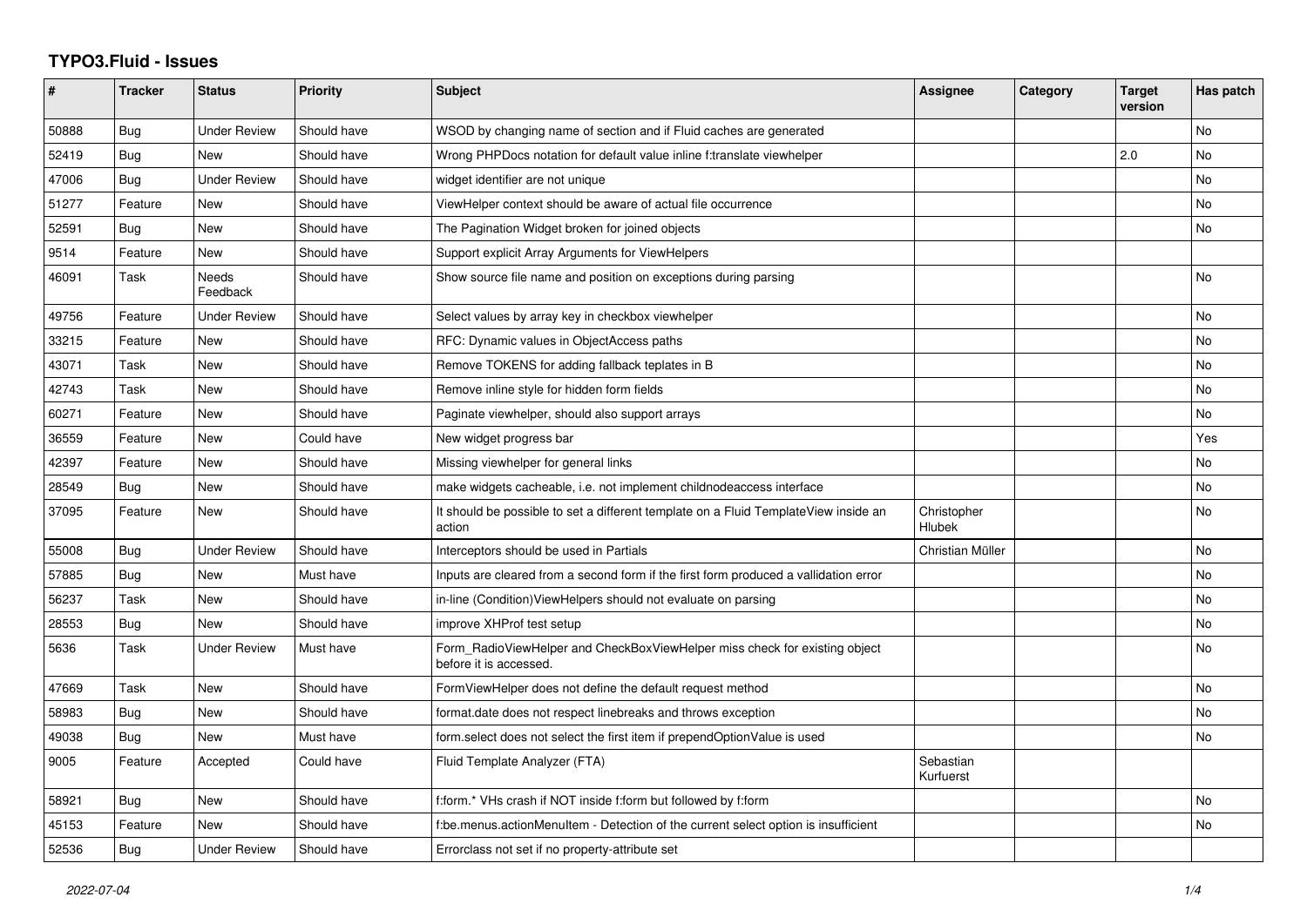| #     | <b>Tracker</b> | <b>Status</b>       | <b>Priority</b> | <b>Subject</b>                                                                                              | <b>Assignee</b>        | Category | <b>Target</b><br>version | Has patch |
|-------|----------------|---------------------|-----------------|-------------------------------------------------------------------------------------------------------------|------------------------|----------|--------------------------|-----------|
| 13045 | Bug            | New                 | Should have     | Entity decode of strings are different between if-conditions and output of variable                         |                        |          |                          |           |
| 45345 | Feature        | Needs<br>Feedback   | Should have     | Easy to use comments for fluid that won't show in output                                                    |                        |          |                          |           |
| 52640 | Feature        | <b>Under Review</b> | Should have     | Create an UnlessViewHelper as opposite to the IfViewHelper                                                  | Marc Neuhaus           |          |                          | No        |
| 38130 | Feature        | New                 | Should have     | Checkboxes and multiple select fields should have an assignable default value                               |                        |          |                          | No        |
| 3291  | Feature        | Needs<br>Feedback   | Should have     | Cacheable viewhelpers                                                                                       |                        |          |                          | No        |
| 46545 | Feature        | New                 | Should have     | Better support for arrays in options of SelectViewHelper                                                    |                        |          |                          | No        |
| 48355 | Feature        | <b>New</b>          | Could have      | Assign output of viewhelper to template variable for further processing.                                    |                        |          |                          |           |
| 40081 | Feature        | New                 | Should have     | Allow assigned variables as keys in arrays                                                                  |                        |          |                          | No        |
| 28552 | <b>Bug</b>     | New                 | Should have     | (v5) write ViewHelper test for compiled run; adjust functional test to do two passes<br>(uncached & cached) |                        |          |                          | No        |
| 28550 | Bug            | <b>New</b>          | Should have     | (v4) make widgets cacheable, i.e. not implement childnodeaccess interface                                   |                        |          |                          | No        |
| 28554 | Bug            | <b>New</b>          | Should have     | (v4) implement feature flag to disable caching                                                              |                        |          |                          | <b>No</b> |
| 28551 | Bug            | Accepted            | Should have     | (v4) backport VHTest                                                                                        | Sebastian<br>Kurfuerst |          |                          | No        |
| 33551 | Bug            | <b>New</b>          | Must have       | View helper values break out of a partial scope                                                             | Sebastian<br>Kurfuerst | Core     |                          | No        |
| 3481  | Bug            | <b>New</b>          | Should have     | Use ViewHelperVariableContainer in PostParseFacet                                                           |                        | Core     |                          | No        |
| 39990 | Bug            | <b>New</b>          | Should have     | Same form twice in one template: hidden fields for empty values are only rendered<br>once                   |                        | Core     |                          | No        |
| 30555 | Feature        | New                 | Could have      | Make TagBuilder more extensible                                                                             |                        | Core     |                          | <b>No</b> |
| 27607 | Bug            | New                 | Must have       | Make Fluid comparisons work when first element is STRING, second is NULL.                                   |                        | Core     |                          | No        |
| 33394 | Feature        | Needs<br>Feedback   | Should have     | Logical expression parser for BooleanNode                                                                   | <b>Tobias Liebig</b>   | Core     |                          | No        |
| 4704  | Feature        | New                 | Should have     | Improve parsing exception messages                                                                          |                        | Core     |                          |           |
| 32035 | Task           | New                 | Should have     | Improve fluid error messages                                                                                |                        | Core     |                          | Yes       |
| 10472 | Feature        | New                 | Could have      | Fluid Standalone distribution                                                                               |                        | Core     |                          | No        |
| 62346 | Feature        | New                 | Could have      | f:comment should have high precende                                                                         |                        | Core     | 3.x                      | No        |
| 1907  | Feature        | New                 | Could have      | Default values for view helpers based on context                                                            |                        | Core     |                          |           |
| 7608  | Feature        | New                 | Could have      | Configurable shorthand/object accessor delimiters                                                           |                        | Core     |                          | Yes       |
| 12863 | Bug            | New                 | Should have     | Attributes of a viewhelper can't contain a '-'                                                              | Sebastian<br>Kurfuerst | Core     |                          | No        |
| 46257 | Feature        | <b>Under Review</b> | Should have     | Add escape sequence support for Fluid                                                                       |                        | Core     |                          | No        |
| 51239 | <b>Bug</b>     | <b>Under Review</b> | Must have       | AbstractViewHelper use incorrect method signature for "\$this->systemLogger->log()"                         | Adrian Föder           | Core     |                          | Yes       |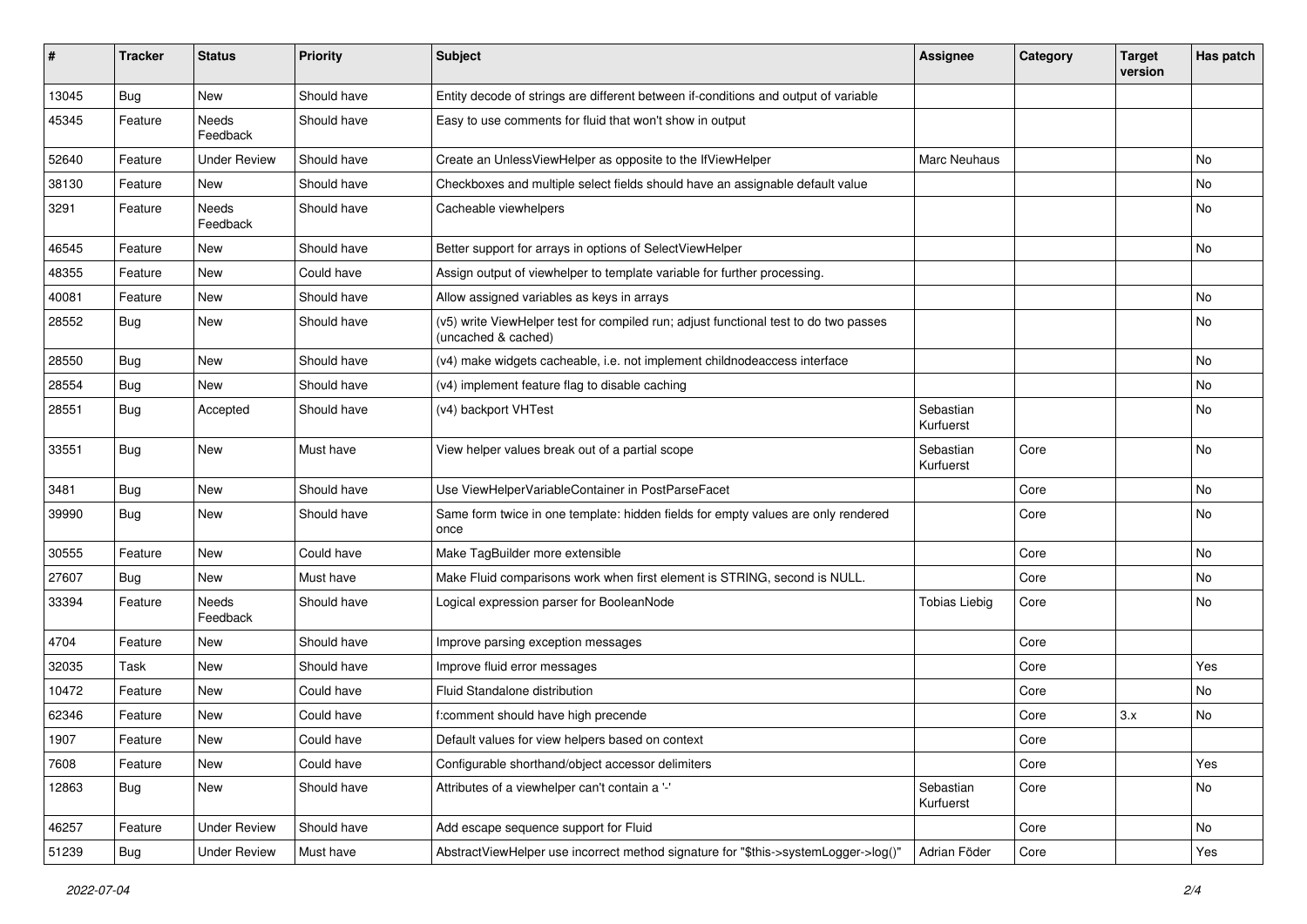| #     | <b>Tracker</b> | <b>Status</b>            | <b>Priority</b>      | <b>Subject</b>                                                                                         | Assignee               | Category           | <b>Target</b><br>version | Has patch |
|-------|----------------|--------------------------|----------------------|--------------------------------------------------------------------------------------------------------|------------------------|--------------------|--------------------------|-----------|
| 8989  | Feature        | <b>Needs</b><br>Feedback | Could have           | Search path for fluid template files                                                                   |                        | View               |                          | <b>No</b> |
| 38369 | <b>Bug</b>     | New                      | Must have            | Resource ViewHelpers should not fall back to request package                                           |                        | View               |                          | No        |
| 43072 | Task           | New                      | Should have          | Remove TOKENS for adding templates fallback in Backporter                                              |                        | View               |                          | No        |
| 45394 | Task           | <b>New</b>               | Should have          | Forwardport Unit test for standalone view                                                              |                        | View               |                          | <b>No</b> |
| 46289 | <b>Bug</b>     | <b>Needs</b><br>Feedback | Should have          | Enable Escaping Interceptor in XML request format                                                      |                        | View               | 2.0.1                    | No        |
| 60181 | Feature        | New                      | Could have           | Caching mechanism for Fluid Views/Templates                                                            |                        | View               |                          | <b>No</b> |
| 34309 | Task           | New                      | Could have           | Unknown ViewHelpers cause exception - should be handled more graceful                                  |                        | <b>ViewHelpers</b> |                          | <b>No</b> |
| 10911 | Task           | New                      | Should have          | Tx_Fluid_ViewHelpers_Form_AbstractFormViewHelper->renderHiddenIdentityField<br>should be more reliable |                        | ViewHelpers        |                          | No        |
| 60856 | <b>Bug</b>     | <b>New</b>               | Must have            | Target attribute not supported by the form viewhelper                                                  |                        | <b>ViewHelpers</b> |                          | Yes       |
| 44234 | <b>Bug</b>     | <b>Under Review</b>      | Should have          | selectViewHelper's sorting does not respect locale collation                                           |                        | ViewHelpers        | 2.1                      | No        |
| 65424 | Bug            | <b>Under Review</b>      | Should have          | SelectViewHelper must respect option(Value Label)Field for arrays                                      |                        | ViewHelpers        |                          | <b>No</b> |
| 54195 | Task           | <b>New</b>               | Should have          | Rename and move FormViewHelper's errorClass value, currently 'f3-form-error'                           | Adrian Föder           | ViewHelpers        |                          | <b>No</b> |
| 39936 | Feature        | <b>New</b>               | Should have          | registerTagAttribute should handle default values                                                      |                        | <b>ViewHelpers</b> |                          | <b>No</b> |
| 34682 | <b>Bug</b>     | Under Review             | Should have          | Radio Button missing checked on validation error                                                       |                        | <b>ViewHelpers</b> |                          | No        |
| 5933  | Feature        | Accepted                 | Should have          | Optional section rendering                                                                             | Sebastian<br>Kurfuerst | <b>ViewHelpers</b> |                          | <b>No</b> |
| 40064 | Bug            | New                      | Must have            | Multiselect is not getting persisted                                                                   |                        | ViewHelpers        |                          | No        |
| 33628 | <b>Bug</b>     | Needs<br>Feedback        | Must have            | Multicheckboxes (multiselect) for Collections don't work                                               | Christian Müller       | ViewHelpers        |                          | No        |
| 40998 | Bug            | Under Review             | Should have          | Missing parent request namespaces in form field name prefix                                            | Sebastian<br>Kurfuerst | <b>ViewHelpers</b> | 1.1.1                    | <b>No</b> |
| 26658 | Task           | <b>New</b>               | Won't have this time | Make Form ViewHelpers consistent                                                                       |                        | ViewHelpers        |                          | <b>No</b> |
| 51100 | Feature        | New                      | Must have            | Links with absolute URI should have the option of URI Scheme                                           |                        | <b>ViewHelpers</b> |                          | <b>No</b> |
| 8491  | Task           | Needs<br>Feedback        | Should have          | link.action and uri.action differ in absolute argument                                                 | Karsten<br>Dambekalns  | <b>ViewHelpers</b> |                          | <b>No</b> |
| 59057 | <b>Bug</b>     | <b>Under Review</b>      | Must have            | Hidden empty value fields shoud be disabled when related field is disabled                             | Bastian<br>Waidelich   | ViewHelpers        |                          | No        |
| 58862 | <b>Bug</b>     | <b>Needs</b><br>Feedback | Should have          | FormViewHelper doesn't accept NULL as value for \$arguments                                            | Bastian<br>Waidelich   | ViewHelpers        |                          | Yes       |
| 8648  | <b>Bug</b>     | New                      | Should have          | format.crop ViewHelper should support all features of the crop stdWrap function                        |                        | <b>ViewHelpers</b> |                          | <b>No</b> |
| 37619 | Bug            | <b>New</b>               | Should have          | Fatal Error when using variable in name attribute of Section ViewHelper                                |                        | ViewHelpers        |                          | <b>No</b> |
| 49600 | Bug            | New                      | Should have          | f:form tag shown as a HTML on frontend                                                                 |                        | ViewHelpers        |                          | <b>No</b> |